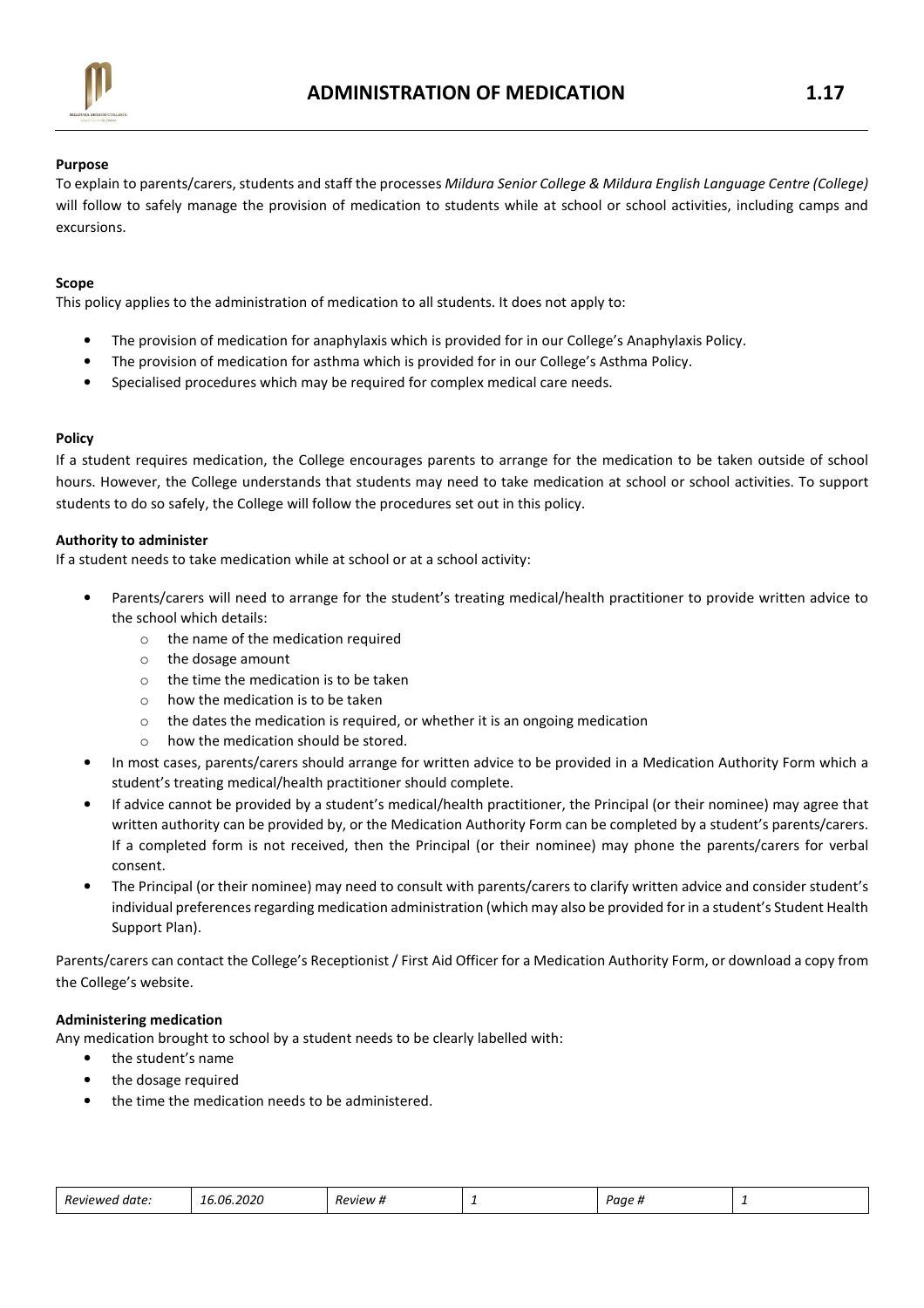

Parents/carers need to ensure that the medication a student has at school is within its expiry date. If school staff become aware that the medication a student has at school has expired, they will promptly contact the student's parents/carers who will need to arrange for medication within the expiry date to be provided.

If a student needs to take medication at school or a school activity, the Principal (or their nominee) will ensure that:

- 1. Medication is administered to the student in accordance with the Medication Authority Form so that:
	- the student receives their correct medication
	- in the proper dose
	- via the correct method (for example, inhaled or orally)
	- at the correct time of day.
- 2. A log is kept of medicine administered to a student.
- 3. Where possible, two staff members will supervise the administration of medication.
- 4. The teacher in charge of a student at the time their medication is required:
	- is informed that the student needs to receive their medication
	- if necessary, release the student from class to obtain their medication.

#### Self-administration

In some cases it may be appropriate for students to self-administer their medication. The Principal (or their nominee) may consult with parents/carers and consider advice from the student's medical/health practitioner to determine whether to allow a student to self-administer their medication.

If the Principal (or their nominee) decides to allow a student to self-administer their medication, the principal may require written acknowledgement from the student's medical/health practitioner, or the student's parents/carers that the student will selfadminister their medication.

#### Storing medication

The Principal (or their nominee) will put in place arrangements so that medication is stored:

- Securely to minimise risk to others.
- In a place only accessible by staff who are responsible for administering the medication.
- Away from a classroom (unless quick access is required).
- Away from first aid kits.
- According to packet instructions, particularly in relation to temperature.

#### Mildura Senior College Campus will store student medication in the front office.

Mildura English Language Centre Campus will store student medication in the staff room or kitchenette.

The Principal (or their nominee) may decide, in consultation with parents/carers and/or on the advice of a student's treating medical/health practitioner:

- That the student's medication should be stored securely in the student's classroom if quick access might be required.
- To allow the student to carry their own medication with them, preferably in the original packaging if:
	- $\circ$  The medication does not have special storage requirements, such as refrigeration.
	- $\circ$  Doing so does not create potentially unsafe access to the medication by other students.

| Reviewed<br>ı date: | 6.06.2020 ـ | <b>Review #</b> | - | Paae " |  |
|---------------------|-------------|-----------------|---|--------|--|
|---------------------|-------------|-----------------|---|--------|--|